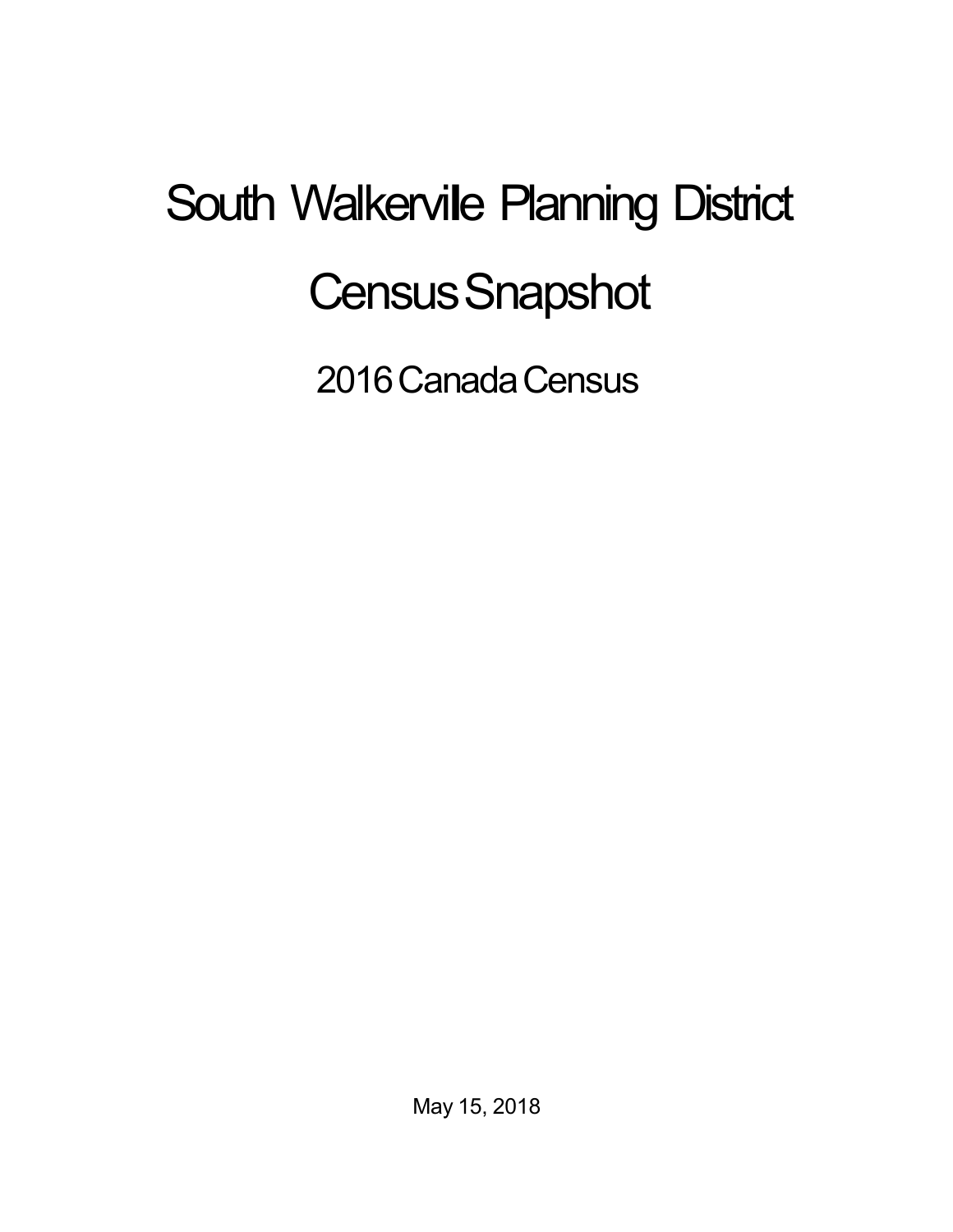City of Windsor Planning Department South Walkerville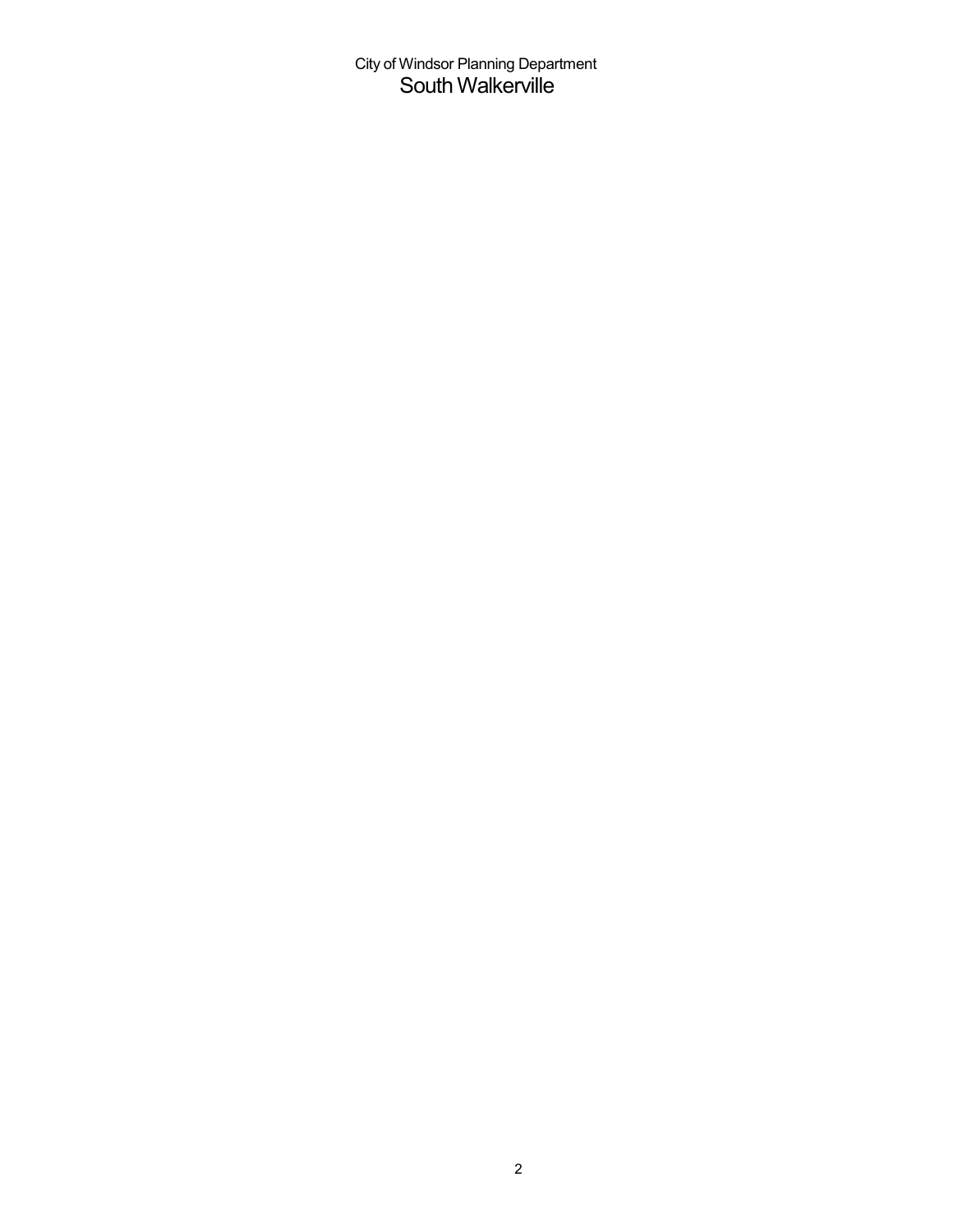## City of Windsor Planning Department 2016 Census Census Snapshot

| 2016 Census<br><b>Census Snapshot</b> | <b>South Walkerville</b> |     |
|---------------------------------------|--------------------------|-----|
|                                       |                          | %   |
| <b>Total Population</b>               | 6,181                    |     |
| Males                                 | 3,007                    | 49% |
| Females                               | 3,175                    | 51% |
|                                       |                          |     |
| <b>2016 Population by Age</b>         | 6,181                    |     |
| 0 to 4 years                          | 311                      | 5%  |
| 5 to 9 years                          | 310                      | 5%  |
| 10 to 14 years                        | 273                      | 4%  |
| 15 to 19 years                        | 312                      | 5%  |
| 20 to 24 years                        | 341                      | 6%  |
| 25 to 29 years                        | 464                      | 7%  |
| 30 to 34 years                        | 429                      | 7%  |
| 35 to 39 years                        | 376                      | 6%  |
| 40 to 44 years                        | 406                      | 7%  |
| 45 to 49 years                        | 401                      | 6%  |
| 50 to 54 years                        | 444                      | 7%  |
| 55 to 59 years                        | 576                      | 9%  |
| 60 to 64 years                        | 448                      | 7%  |
| 65 to 69 years                        | 384                      | 6%  |
| 70 to 74 years                        | 237                      | 4%  |
| 75 to 79 years                        | 167                      | 3%  |
| 80 to 84 years                        | 126                      | 2%  |
| 85 to 89 years                        | 104                      | 2%  |
| 90 to 94 years                        | 47                       | 1%  |
| 95 to 99 years                        | 2                        | 0%  |
| 100 years and over                    | $\boldsymbol{0}$         | 0%  |
|                                       |                          |     |
| 0 to 14 years                         | 890                      | 14% |
| 15 to 64 years                        | 4,214                    | 68% |
| 65 years and over                     | 1,073                    | 17% |
| 85 years and over                     | 157                      | 3%  |
|                                       |                          |     |
| <b>Average age of population</b>      | 42.3                     |     |
| <b>Median age</b>                     | 43.2                     |     |
|                                       |                          |     |
| <b>Families</b>                       | 1,806                    |     |
| Persons per family                    | 2.8                      | 0%  |
|                                       |                          |     |
| Total couple families                 | 1,420                    | 79% |